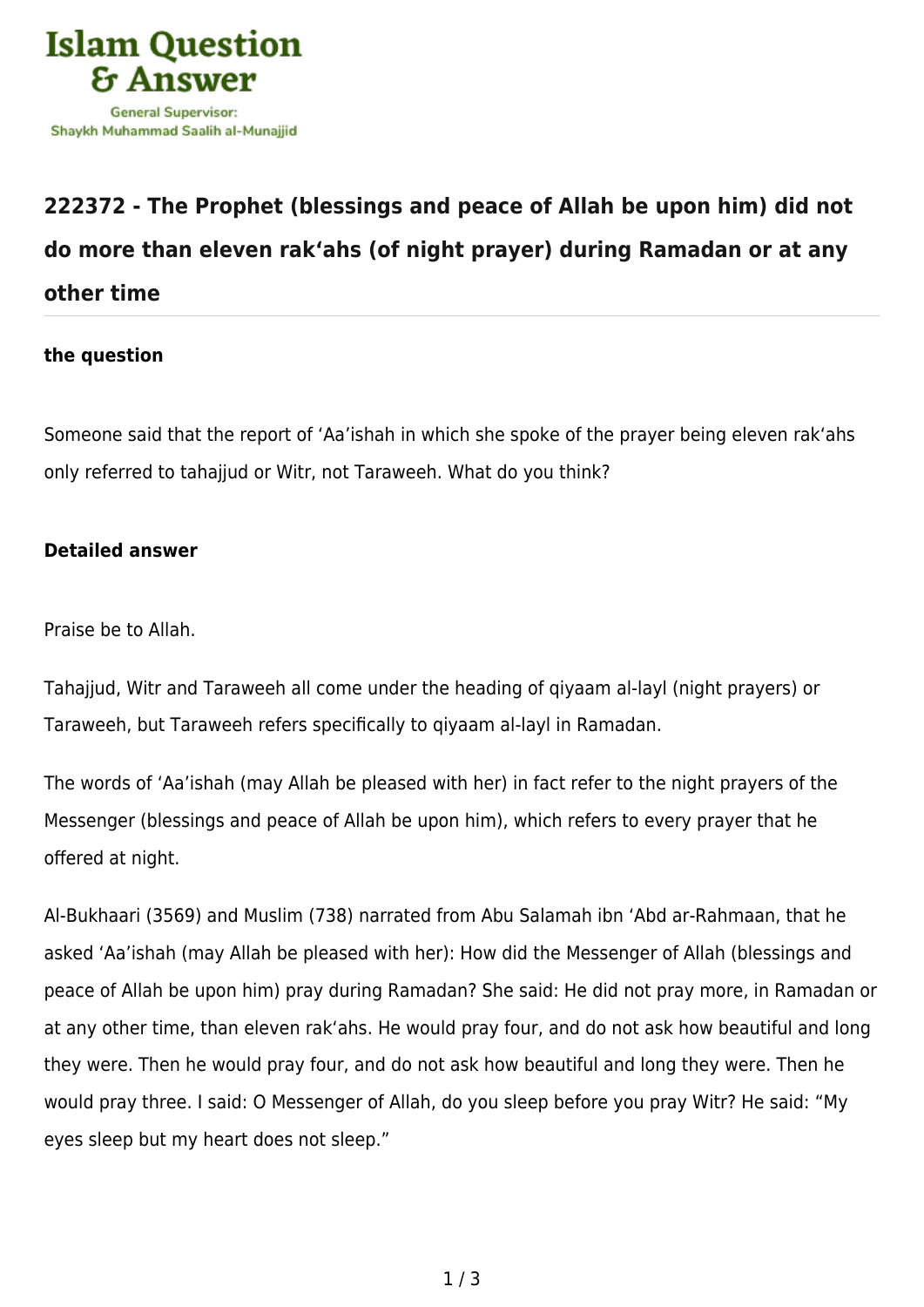

An-Nawawi (may Allah have mercy on him) said:

It was narrated from her (may Allah be pleased with her) in al-Bukhaari that he (blessings and peace of Allah be upon him) prayed at night seven or nine rak'ahs. After that, al-Bukhaari and Muslim narrated from the hadith of Ibn 'Abbaas that he (blessings and peace of Allah be upon him) prayed at night thirteen rak'ahs, and two rak'ahs after dawn broke, the Sunnah of Fajr. According to the hadith of Zayd ibn Khaalid, he (blessings and peace of Allah be upon him) prayed two brief rak'ahs then two lengthy ones – and he quoted the hadith, and at the end of it he said: that was thirteen. Al-Qaadi said: The scholars said: In these hadiths, each of them – Ibn 'Abbaas, Zayd and 'Aa'ishah – narrated what he or she saw. End quote.

Each of these Sahaabis mentioned the total of what the Prophet (blessings and peace of Allah be upon him) used to pray at night, which includes tahajjud and other prayers.

Al-Haafiz ibn Hajar (may Allah have mercy on him) stated that the words of 'Aa'ishah, that the Prophet (blessings and peace of Allah be upon him) prayed at night seven or nine rak'ahs, mean that that happened at different times.

And what was meant by her words when she said that he did not pray more, in Ramadaan or at any other time, than eleven rak'ahs is that this was the most that he used to pray at night, and he did not do more than that.

With regard to her saying that the Prophet (blessings and peace of Allah be upon him) prayed thirteen rak'ahs, al-Haafiz ibn Hajar said that there are two possible meanings for this: it may be that she added the Sunnah of 'Isha' to the night prayers, because they are also offered at night, or it may be that she added the two brief rak'ahs with which the Prophet (blessings and peace of Allah be upon him) used to begin the night prayers. Al-Haafiz said: The latter is more likely to be correct in my view. Fath al-Baari